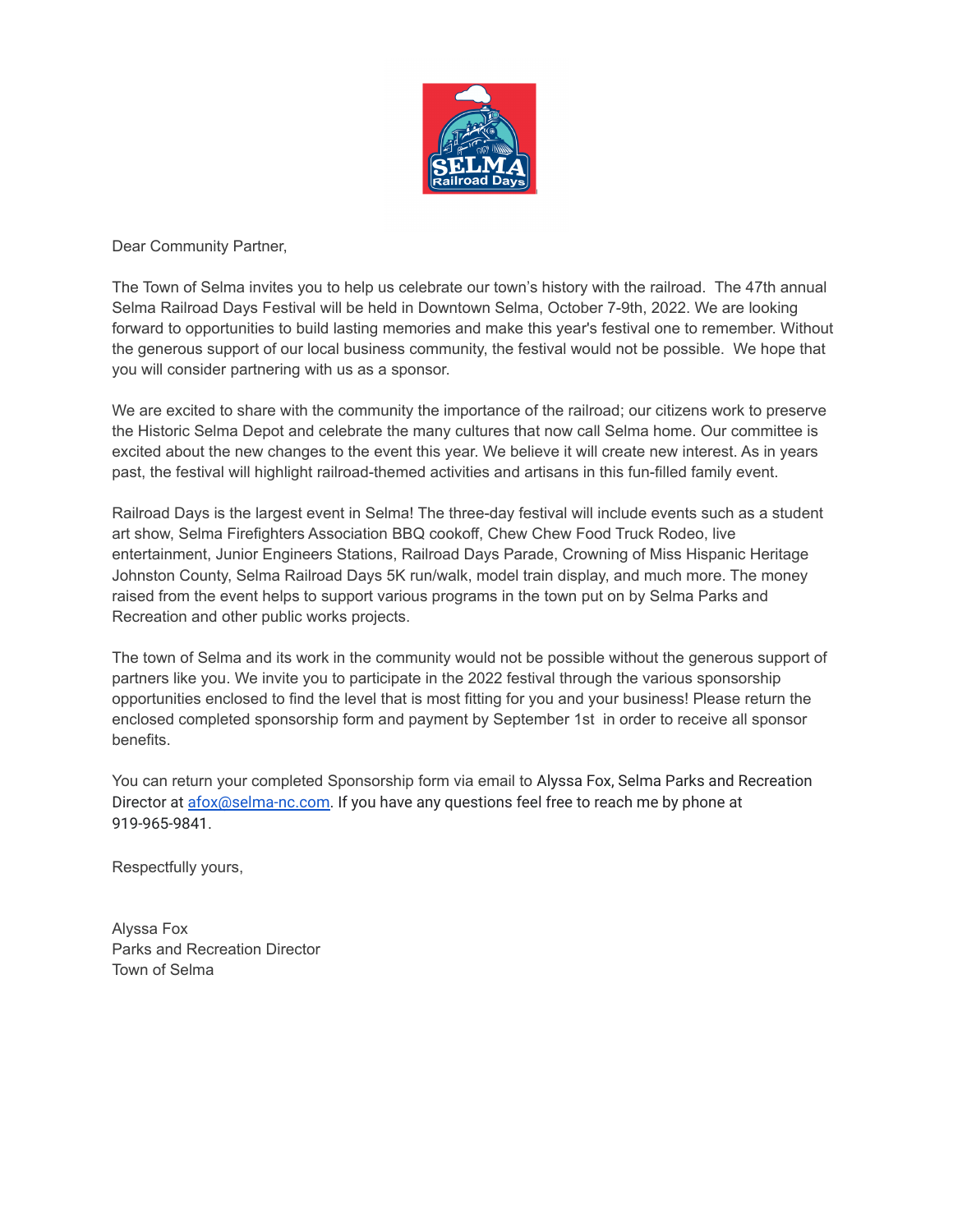

October 7-9, 2022

# **SPONSORSHIP INFORMATION:**

# **Locomotive - \$15,000 (2 opportunities available)**

Listed as partner organizations presenting the Selma Railroad Days with the Town of Selma in print, billboard, and radio advertisements.

- Includes premier festival booth (if needed)
- Selma Railroad Days Parade slot (if wanted)
- Sponsor acknowledgment in print media
- Logo and link on Railroad Days website
- Logo on t-shirts
- Exclusive naming rights for 1 of the two main stages
- Exclusive placement of advertisement on day event signage and on social media
- Logos on step and repeat festival banner
- (10) Complimentary festival t-shirts
- Meet and greets with headline bands Friday and Saturday night
- Access to sponsors hospitality room during the festival
- Live acknowledgment during all concerts events

# **Engineer- \$7,500 (3 opportunities available)**

- Includes premier festival booth (if needed)
- Selma Railroad Days Parade slot (if wanted)
- Exclusive sponsorship of one segments
- Sponsor acknowledgment in print media advertisement
- Logo and link on Railroad Days website
- Logo on t-shirts
- Exclusive placement of advertisement on day of event signage and on social media
- Meet and greets with headline bands Friday and Saturday night
- Access to sponsors hospitality room during the festival
- (8) Complimentary festival t-shirts
- Live acknowledgment during all concert events.

### **Conductor - \$5,000**

- Includes festival booth (if needed)
- Selma Railroad Days Parade slot (if wanted)
- Meet and greets with headline bands Friday and Saturday night
- Sponsor acknowledgment in print media advertisement
- Logo and link on Railroad Days website
- Logo on t-shirts
- Exclusive placement of advertisement on day of event signage and on social media
- Access to sponsors hospitality room during the festival
- (7) Complimentary festival t-shirts
- Live acknowledgment during all concerts events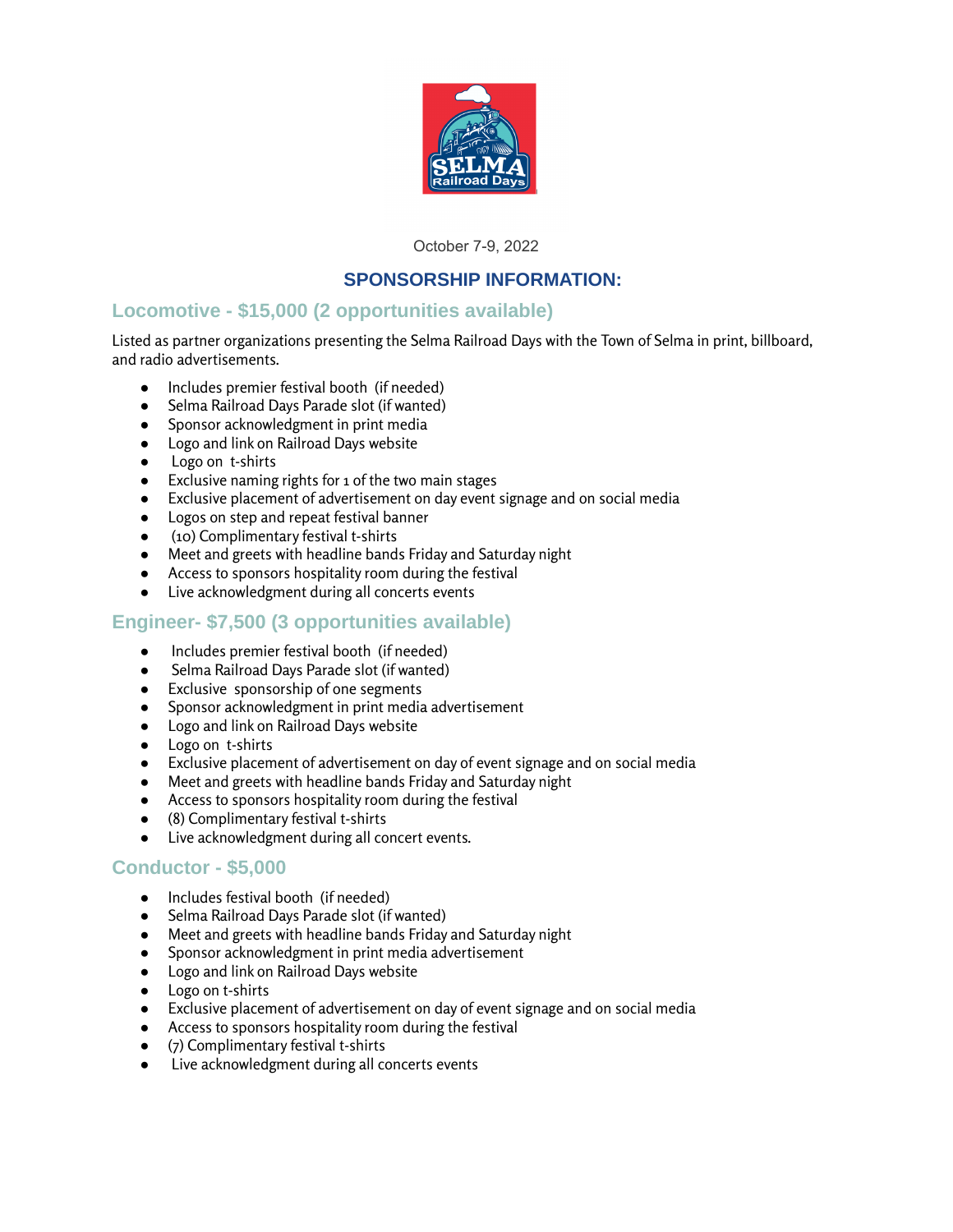

## **Trainmaster - \$2,500**

- Includes festival booth (if needed)
- Selma Railroad Days Parade slot (if wanted)
- Logo and link on Railroad Days website
- Exclusive placement of advertisement on day of event signage and on social media
- Access to sponsors hospitality room during the festival
- $\bullet$  (5) Complimentary festival t-shirts.

#### **Fireman - \$1,000**

- Selma Railroad Days parade slot (if wanted)
- Logo and link on Railroad Days website
- Exclusive placement of advertisement on day of event signage and on social media
- Access to sponsors hospitality room during the festival
- (3) Complimentary festival t-shirts.

### **Station Master - \$500**

- Includes printed as sponsor on the day of the event and on social media
- Name and link on Railroad Days website
- Access to sponsors hospitality room during the festival
- (2) Complimentary festival t-shirts

### **Station Attendant - \$250**

- Includes name printed as sponsor on day of the event and on social media ads
- (1) Complimentary festival t-shirt